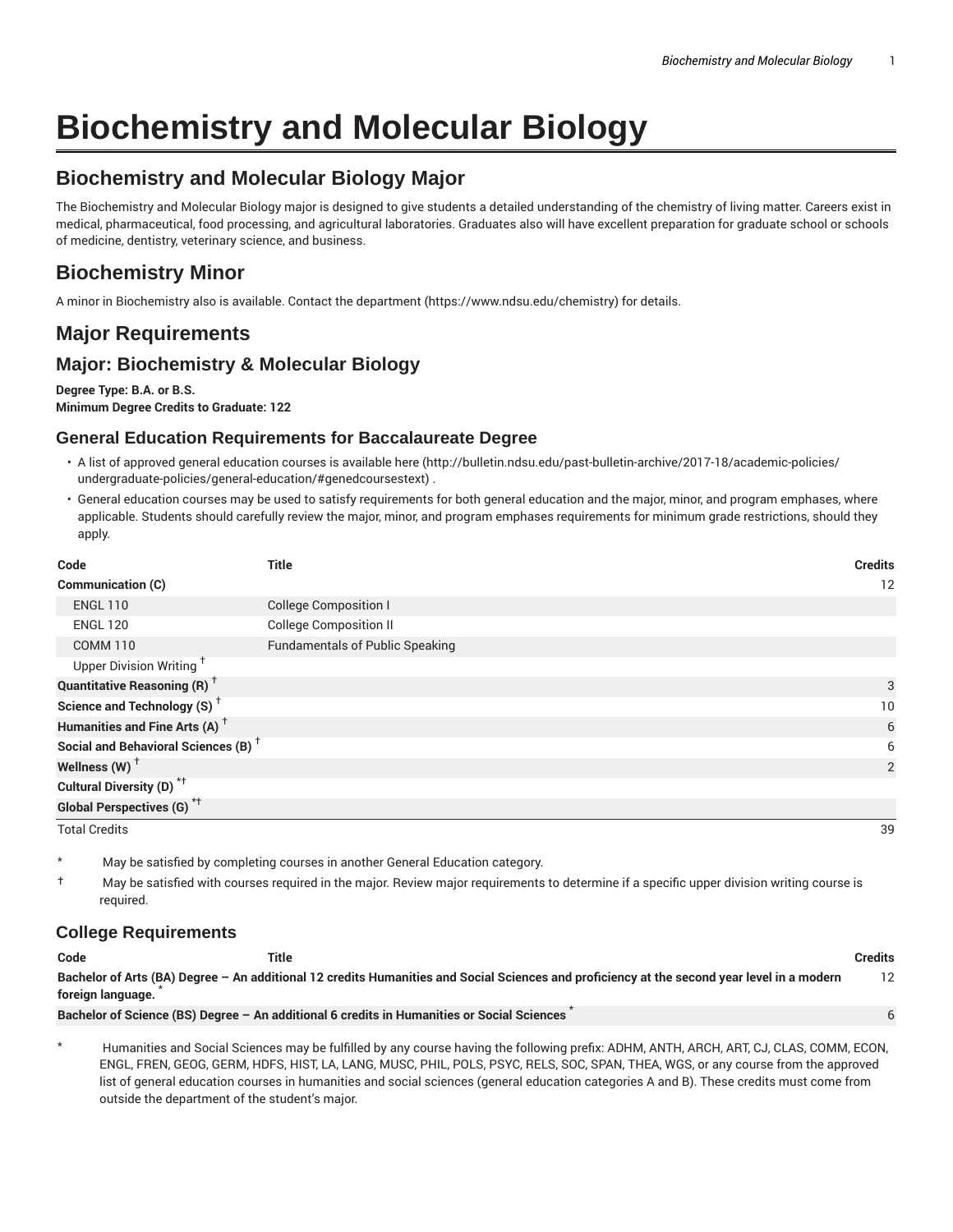## **Major Requirements**

| Code                                                                                                                                                                                                                             | <b>Title</b>                                                                                                    | <b>Credits</b> |  |
|----------------------------------------------------------------------------------------------------------------------------------------------------------------------------------------------------------------------------------|-----------------------------------------------------------------------------------------------------------------|----------------|--|
| <b>Biochem &amp; Molecular Biology Requirements</b>                                                                                                                                                                              |                                                                                                                 |                |  |
| <b>BIOC 460</b>                                                                                                                                                                                                                  | <b>Foundations of Biochemistry and Molecular Biology I</b>                                                      | 3              |  |
| <b>BIOC 460L</b>                                                                                                                                                                                                                 | Foundations of Biochemistry I Laboratory                                                                        | 1              |  |
| <b>BIOC 461</b>                                                                                                                                                                                                                  | Foundations of Biochemistry and Molecular Biology II                                                            | 3              |  |
| <b>BIOC 473</b>                                                                                                                                                                                                                  | <b>Methods of Biochemical Research</b>                                                                          | 3              |  |
| <b>BIOC 474</b>                                                                                                                                                                                                                  | Methods of Recombinant DNA Technology                                                                           | 3              |  |
| <b>BIOC 483</b>                                                                                                                                                                                                                  | Cellular Signal Transduction Processes and Metabolic Regulations                                                | 3              |  |
| <b>BIOC 487</b>                                                                                                                                                                                                                  | Molecular Biology of Gene Expression                                                                            | 3              |  |
| <b>BIOL 150</b><br>& 150L                                                                                                                                                                                                        | <b>General Biology I</b><br>and General Biology I Laboratory                                                    | 4              |  |
| Select one of the follwing:                                                                                                                                                                                                      |                                                                                                                 | 4              |  |
| <b>CHEM 121</b><br>& 121L                                                                                                                                                                                                        | General Chemistry I<br>and General Chemistry I Laboratory                                                       |                |  |
| <b>CHEM 150</b><br>& CHEM 160                                                                                                                                                                                                    | Principles of Chemistry I<br>and Principles of Chemistry Laboratory I                                           |                |  |
| Select one of the following:                                                                                                                                                                                                     |                                                                                                                 | 4              |  |
| <b>CHEM 122</b><br>& 122L                                                                                                                                                                                                        | <b>General Chemistry II</b><br>and General Chemistry II Laboratory                                              |                |  |
| <b>CHEM 151</b><br>& CHEM 161                                                                                                                                                                                                    | Principles of Chemistry II<br>and Principles of Chemistry Laboratory II                                         |                |  |
| <b>CHEM 341</b>                                                                                                                                                                                                                  | Organic Chemistry I                                                                                             | 3              |  |
| <b>CHEM 342</b>                                                                                                                                                                                                                  | <b>Organic Chemistry II</b>                                                                                     | 3              |  |
| <b>CHEM 353</b>                                                                                                                                                                                                                  | Majors Organic Chemistry Laboratory I                                                                           | $\mathbf{1}$   |  |
| <b>CHEM 354</b>                                                                                                                                                                                                                  | Majors Organic Chemistry Laboratory II                                                                          | 2              |  |
| <b>CHEM 465</b>                                                                                                                                                                                                                  | Survey of Physical Chemistry                                                                                    | 4              |  |
| <b>CHEM 380</b>                                                                                                                                                                                                                  | Chemistry Junior Seminar                                                                                        | 1              |  |
| <b>CHEM 431</b>                                                                                                                                                                                                                  | Analytical Chemistry I                                                                                          | 3              |  |
| <b>CHEM 491</b>                                                                                                                                                                                                                  | Seminar                                                                                                         | 2              |  |
| <b>ENGL 321</b>                                                                                                                                                                                                                  | Writing in the Technical Professions (May satisfy general education category C)                                 | 3              |  |
| or ENGL 324                                                                                                                                                                                                                      | Writing in the Sciences                                                                                         |                |  |
| <b>MATH 165</b>                                                                                                                                                                                                                  | Calculus I (May satisfy general education category R)                                                           | 4              |  |
| <b>MATH 166</b>                                                                                                                                                                                                                  | Calculus II                                                                                                     | 4              |  |
| <b>MICR 350</b>                                                                                                                                                                                                                  | <b>General Microbiology</b>                                                                                     | 5              |  |
| &350L                                                                                                                                                                                                                            | and General Microbiology Lab                                                                                    |                |  |
| <b>PHYS 251</b><br>& 251L                                                                                                                                                                                                        | University Physics I<br>and University Physics I Laboratory (May satisfy general education category S)          | 5              |  |
| <b>PHYS 252</b><br>& 252L                                                                                                                                                                                                        | <b>University Physics II</b><br>and University Physics II Laboratory (May satisfy general education category S) | 5              |  |
| <b>STAT 330</b>                                                                                                                                                                                                                  | Introductory Statistics (May satisfy general education category R)                                              | 3              |  |
| Z00 315                                                                                                                                                                                                                          | Genetics (May satisfy general education category S)                                                             | 3              |  |
| <b>Upper-Level Science Electives</b>                                                                                                                                                                                             |                                                                                                                 |                |  |
| 300-400 level courses in BIOL, BIOC, BOT, ZOO, CHEM, CSCI, MICR, PSCI, PHYS, PPTH, or STAT. No more than 6 credits from one prefix may<br>9<br>apply. Research credits (CHEM 494/BIOC 494) may count towards 3 of these credits. |                                                                                                                 |                |  |

Total Credits 91

\* CHEM 364 Physical Chemistry I & CHEM 365 Physical Chemistry II will satisfy this requirement and 2 credits of upper-level science electives.

#### **Degree Notes:**

• Except for courses offered only as pass/fail grading, no course may be taken Pass/Fail.